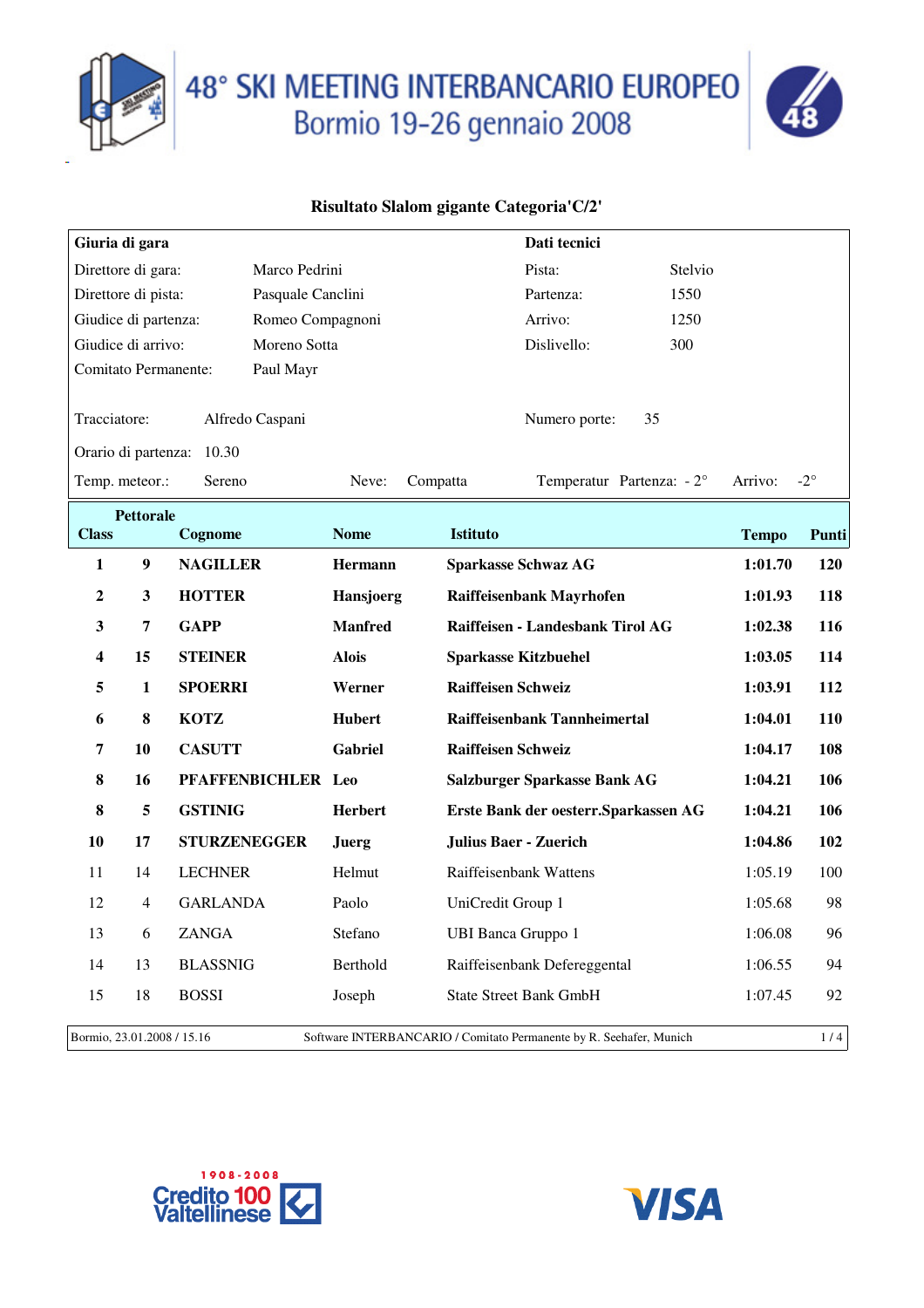| <b>Class</b> | <b>Pettorale</b> | Cognome              | <b>Nome</b> | <b>Istituto</b>                           | <b>Tempo</b> | Punti |
|--------------|------------------|----------------------|-------------|-------------------------------------------|--------------|-------|
| 16           | 11               | <b>TISCH</b>         | Georg       | BayernLB - Muenchen                       | 1:07.71      | 90    |
| 17           | 20               | <b>HIRZINGER</b>     | Josef       | Raiffeisenbank Going                      | 1:07.73      | 88    |
| 18           | 50               | <b>TAGLIAFERRO</b>   | Maurizio    | Banca Fideuram 1                          | 1:08.62      | 86    |
| 19           | 19               | <b>VINCO</b>         | Marco       | Banca Fideuram 2                          | 1:09.09      | 84    |
| 20           | 27               | <b>LERCHNER</b>      | Martin      | Suedtiroler Sparkasse AG 1                | 1:09.14      | 82    |
| 21           | 37               | <b>FADINI</b>        | Tristano    | Banca Fideuram 1                          | 1:09.23      | 80    |
| 22           | 24               | <b>GOLL</b>          | Juergen     | Volksbank Esslingen                       | 1:09.26      | 78    |
| 23           | 32               | <b>SCHREIBER</b>     | Alex        | HypoVereinsbank 1 - UniCredit Group - Mue | 1:09.34      | 76    |
| 24           | 35               | <b>POGACAR</b>       | Roman       | <b>SKB</b>                                | 1:09.47      | 74    |
| 25           | 85               | <b>SCHERTENLEIB</b>  | René        | <b>Bank Vontobel AG</b>                   | 1:10.54      | 72    |
| 26           | 23               | SCHWINGHAMMER Markus |             | Raiffeisen - Landesbank Tirol AG          | 1:10.86      | 70    |
| 27           | 33               | <b>SCHRAMM</b>       | Helmut      | Suedtiroler Sparkasse AG 1                | 1:10.94      | 68    |
| 28           | 45               | <b>MOSONI</b>        | Dario Maria | Gruppo Banca Popolare di Verona e Nov.    | 1:10.97      | 66    |
| 29           | 92               | <b>BERTELLI</b>      | Leonardo    | UniCredit Group 1                         | 1:11.07      | 64    |
| 30           | 29               | <b>MINA</b>          | Mauro       | Cassa di Risparmio di Saluzzo             | 1:11.14      | 62    |
| 31           | 52               | <b>VALSECCHI</b>     | Roberto     | Cassa di Risparmio Parma e Piacenza       | 1:11.26      | 60    |
| 32           | 54               | WEBER-V.D.HEYDE      | Jürgen      | HypoVereinsbank 2 - UniCredit Group - Mue | 1:11.54      | 58    |
| 33           | 93               | <b>ROMANI</b>        | Claudio     | Gruppo Credito Valtellinese               | 1:11.55      | 56    |
| 34           | 26               | <b>MARIOTTI</b>      | Michele     | Banca Fideuram 1                          | 1:11.75      | 54    |
| 35           | 80               | <b>JÄGER</b>         | Rudolf      | Raiffeisenbank Reutte                     | 1:11.84      | 52    |
| 36           | 25               | <b>KLUG</b>          | Klaus       | HypoVereinsbank 1 - UniCredit Group - Mue | 1:12.24      | 50    |
| 37           | 74               | VIGANO'              | Andrea      | Banca Popolare di Sondrio                 | 1:12.32      | 48    |
| 38           | 95               | <b>STRAND</b>        | Albert      | Nordea 1                                  | 1:12.49      | 46    |
| 39           | 84               | <b>UNGER</b>         | Franz       | Raiffeisenbank St. Ruprecht/Raab          | 1:12.52      | 44    |
| 40           | 56               | <b>FORNO</b>         | Roland      | Suedtiroler Sparkasse AG 1                | 1:12.84      | 42    |
| 41           | 22               | <b>SCHNUGG</b>       | Roland      | HypoVereinsbank 1 - UniCredit Group - Mue | 1:12.96      | 40    |
| 42           | 75               | WEIDELI              | Heiner      | Julius Baer - Zuerich                     | 1:13.20      | 38    |
| 43           | 53               | <b>HOHENEGG</b>      | Markus      | Raiffeisenbank Ehrwald-Lermoos-Biberwier  | 1:13.47      | 36    |
| 44           | 38               | LANDSBERGER          | Ulrich      | BayernLB - Muenchen                       | 1:13.55      | 34    |
| 45           | 51               | <b>NEUNER</b>        | Egon        | Sparkasse Schwaz AG                       | 1:13.63      | 32    |
| 46           | 97               | <b>LINDNER</b>       | Johann      | HypoVereinsbank 1 - UniCredit Group - Mue | 1:14.21      | 30    |
| 47           | 31               | <b>GINDROZ</b>       | Claude      | Banque Cantonal Vaudoise - Lausanne       | 1:14.46      | 28    |
| 48           | 49               | <b>FEIKE</b>         | Claus       | HypoVereinsbank 2 - UniCredit Group - Mue | 1:14.72      | 26    |
| 49           | 46               | <b>ZIMA</b>          | Miro        | Nova Ljubljanska Banka - Ljubljana        | 1:14.85      | 24    |
| 50           | 98               | <b>TRUCCONE</b>      | Gianni      | Banca Fideuram 2                          | 1:14.87      | 22    |
| 51           | 57               | <b>MAZZA</b>         | Stefano     | UniCredit Group 1                         | 1:15.34      | 20    |
|              |                  |                      |             |                                           |              |       |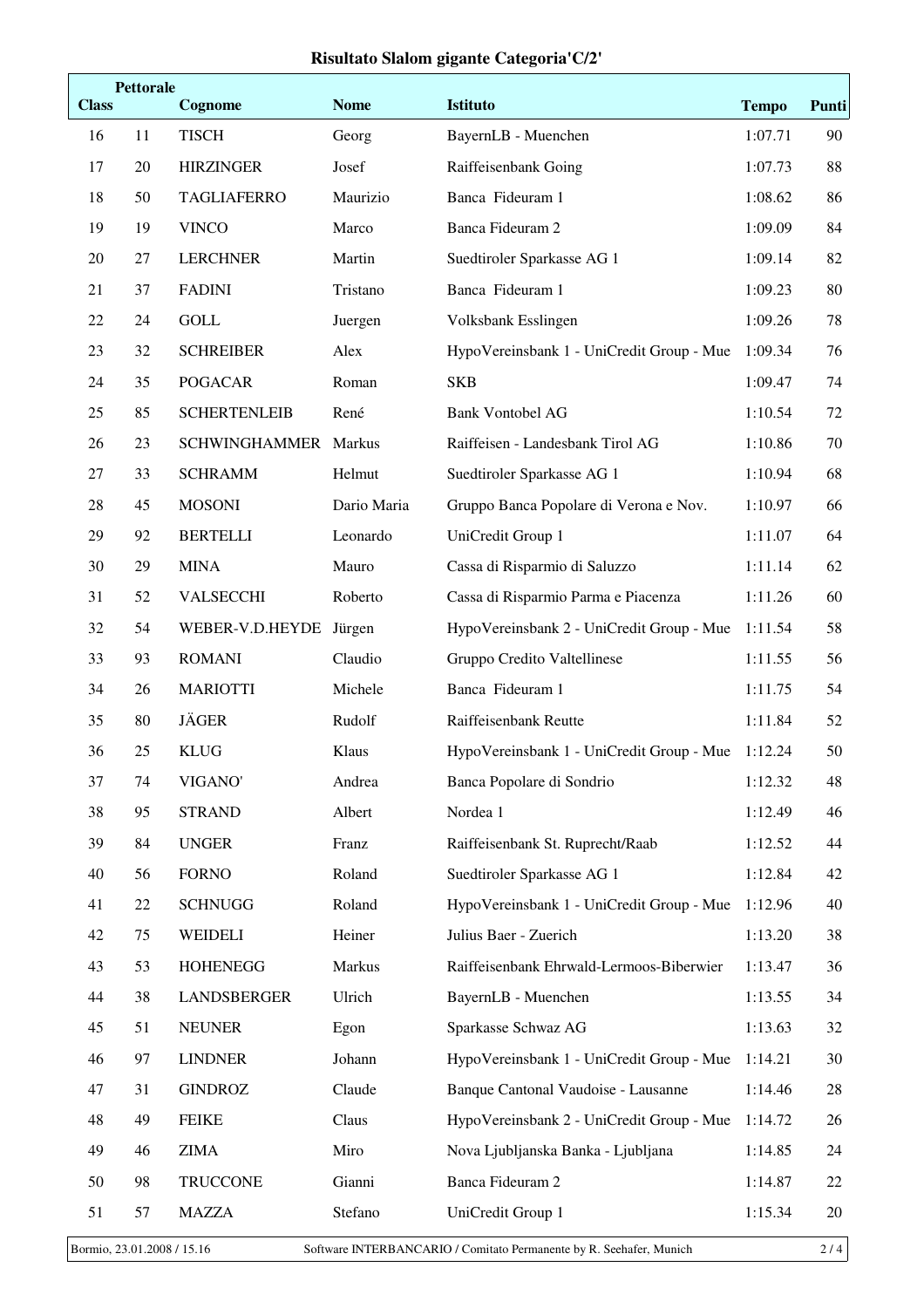|              | <b>Pettorale</b> |                          |                |                                        |              |                |  |
|--------------|------------------|--------------------------|----------------|----------------------------------------|--------------|----------------|--|
| <b>Class</b> |                  | Cognome                  | <b>Nome</b>    | Istituto                               | <b>Tempo</b> | Punti          |  |
| 52           | 90               | <b>LONATI</b>            | Ennio          | Banca Fideuram 1                       | 1:16.42      | 18             |  |
| 53           | 78               | <b>AUDA</b>              | Marco          | Gruppo Banca Popolare di Verona e Nov. | 1:16.60      | 16             |  |
| 54           | 21               | <b>KOCAR</b>             | Robert         | Nova Ljubljanska Banka - Ljubljana     | 1:16.67      | 14             |  |
| 55           | 41               | <b>SCHWARZ</b>           | Hans-peter     | Landesbank Baden-Wuerttemberg          | 1:16.72      | 12             |  |
| 56           | 43               | <b>TONIOLO</b>           | Riccardo       | UniCredit Group 1                      | 1:17.27      | 10             |  |
| 57           | 59               | <b>CASTELLO</b>          | Stefano        | Banca IntesaSanpaolo                   | 1:17.48      | 8              |  |
| 58           | 39               | <b>PFATRISCH</b>         | Peter          | Sparkasse Bad Toelz-Wolfratshausen     | 1:17.69      | 6              |  |
| 59           | 65               | <b>FERRO</b>             | Michele        | Banca Carige SpA                       | 1:18.19      | $\overline{4}$ |  |
| 60           | 36               | <b>POVIRK</b>            | Silvo          | <b>SKB</b>                             | 1:18.57      | $\overline{2}$ |  |
| 61           | 69               | PELLICCIOLI              | Andrea         | <b>UBI Banca Gruppo 1</b>              | 1:19.08      | $\mathbf{1}$   |  |
| 62           | 60               | <b>BECKER</b>            | Martin         | Landesbank Baden-Wuerttemberg          | 1:19.53      | $\mathbf{1}$   |  |
| 63           | 86               | <b>AGAZZI</b>            | Constantino    | Banca IntesaSanpaolo                   | 1:19.79      | $\mathbf{1}$   |  |
| 64           | 88               | <b>DIEPOLDER</b>         | Barny          | Kreissparkasse Ravensburg              | 1:20.75      | $\mathbf{1}$   |  |
| 65           | 55               | <b>PEZZO</b>             | Giovanni Paolo | Banca Fideuram 2                       | 1:20.94      | $\mathbf{1}$   |  |
| 66           | 76               | <b>SITAR</b>             | Danilo         | Nova Kreditna Banka - Maribor          | 1:21.63      | $\mathbf{1}$   |  |
| 67           | 66               | <b>BERTACCHINI</b>       | Paolo          | Banca IntesaSanpaolo                   | 1:21.76      | $\mathbf{1}$   |  |
| 68           | 68               | <b>SELONKE</b>           | Thomas         | Deutsche Bank                          | 1:22.32      | $\mathbf{1}$   |  |
| 69           | 71               | <b>AMHOF</b>             | Werner         | Schweizerische Nationalbank            | 1:22.39      | $\mathbf{1}$   |  |
| 70           | 79               | <b>EBERLE</b>            | Reinhard       | Deutsche Bank                          | 1:22.46      | $\mathbf{1}$   |  |
| 71           | 48               | <b>CAVICCHIOLI</b>       | Claudio        | Gruppo Banca Monte dei Paschi di Siena | 1:22.74      | 1              |  |
| 72           | 89               | DE OLIVEIRA ALME Octavio |                | Credit Suisse - Zuerich                | 1:22.80      | $\mathbf{1}$   |  |
| 73           | 47               | <b>PLANINSEC</b>         | Marko          | Nova Kreditna Banka - Maribor          | 1:23.62      | $\mathbf{1}$   |  |
| 74           | 63               | <b>GOLCMAN</b>           | Srecko         | Factor Banka - Ljubljana               | 1:24.00      | 1              |  |
| 75           | 83               | <b>RIISE</b>             | Hans Christian | Nordea 1                               | 1:24.18      | 1              |  |
| 76           | 58               | <b>ZAVRL</b>             | Tomaz          | Bankart Nova Ljubljanska Banka         | 1:25.97      | $\mathbf{1}$   |  |
| 77           | 64               | <b>SAMBUCCI</b>          | Massimo        | Gruppo Banca Monte dei Paschi di Siena | 1:26.07      | 1              |  |
| 78           | 82               | <b>STRAUMAN</b>          | Bård Erik      | <b>DnB NOR Bank ASA</b>                | 1:27.56      | 1              |  |
| 79           | 100              | <b>PRIVITERA</b>         | Pietro         | C&TL CARIPIT - Pistoia 1               | 1:27.71      | $\mathbf{1}$   |  |
| 80           | 73               | <b>RIVA</b>              | Luca           | <b>UBI Banca Gruppo 2</b>              | 1:28.90      | 1              |  |
| 81           | 102              | <b>SIMONE</b>            | Roberto        | C&TL CARIPIT - Pistoia 1               | 1:30.73      | 1              |  |
| 82           | 77               | <b>BINI</b>              | Simone Pietro  | C&TL CARIPIT - Pistoia 1               | 1:34.09      | $\mathbf{1}$   |  |
| 83           | 104              | <b>EVENSEN</b>           | Hans Petter    | <b>DnB NOR Bank ASA</b>                | 1:39.89      | 1              |  |
| 84           | 62               | <b>STAHL</b>             | Udo            | <b>Investitionsbank Berlin</b>         | 1:46.69      | 1              |  |
| 85           | 103              | <b>FUCHS</b>             | Friedrich      | Oesterreichische Volksbanken AG        | 1:55.94      | 1              |  |